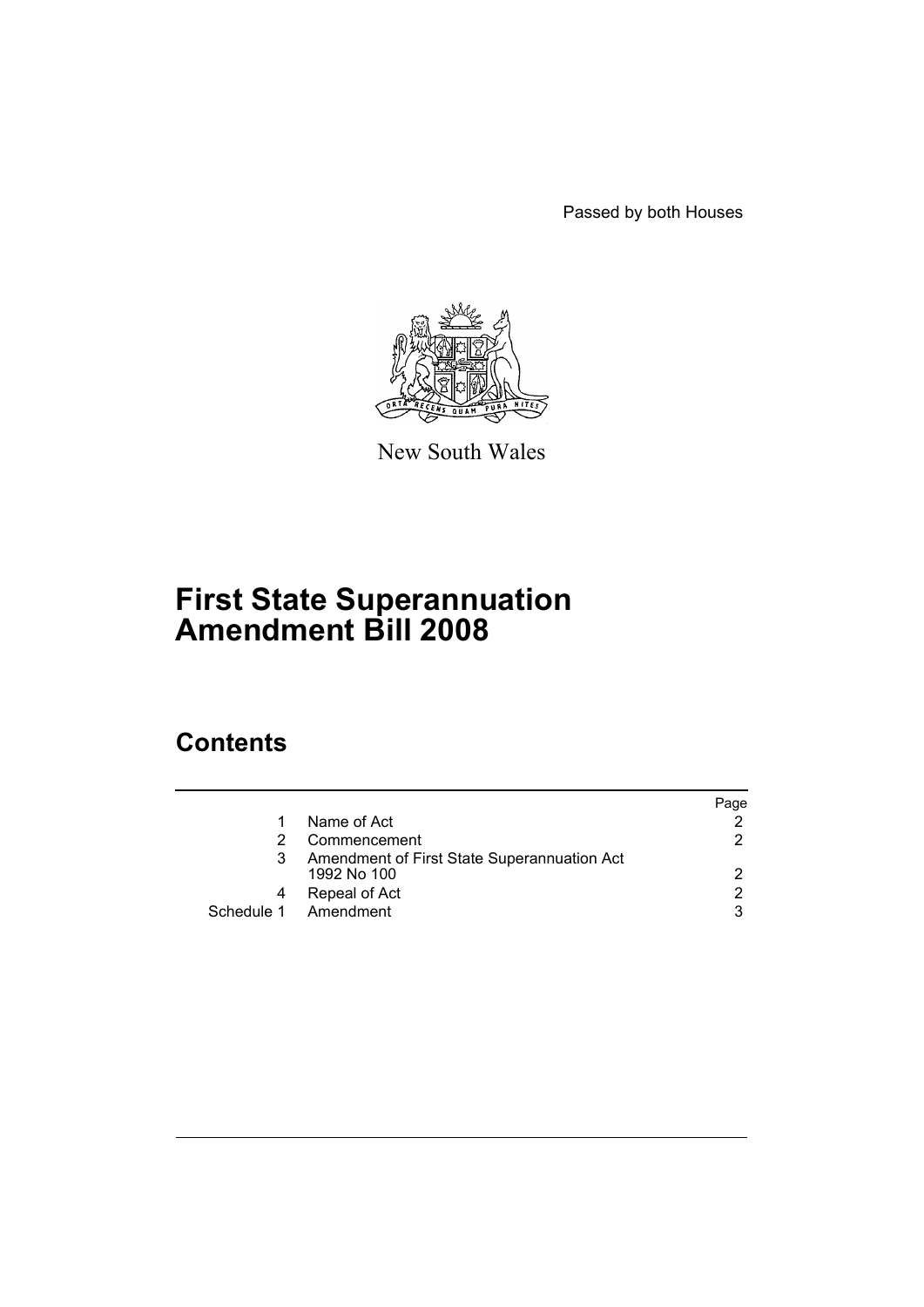*I certify that this public bill, which originated in the Legislative Assembly, has finally passed the Legislative Council and the Legislative Assembly of New South Wales.*

> *Clerk of the Legislative Assembly. Legislative Assembly, Sydney, , 2008*



New South Wales

## **First State Superannuation Amendment Bill 2008**

Act No , 2008

An Act to amend the *First State Superannuation Act 1992* so as to enable cash payments to employees to be substituted for superannuation contributions in relation to certain classes of employment.

*I have examined this bill and find it to correspond in all respects with the bill as finally passed by both Houses.*

*Assistant Speaker of the Legislative Assembly.*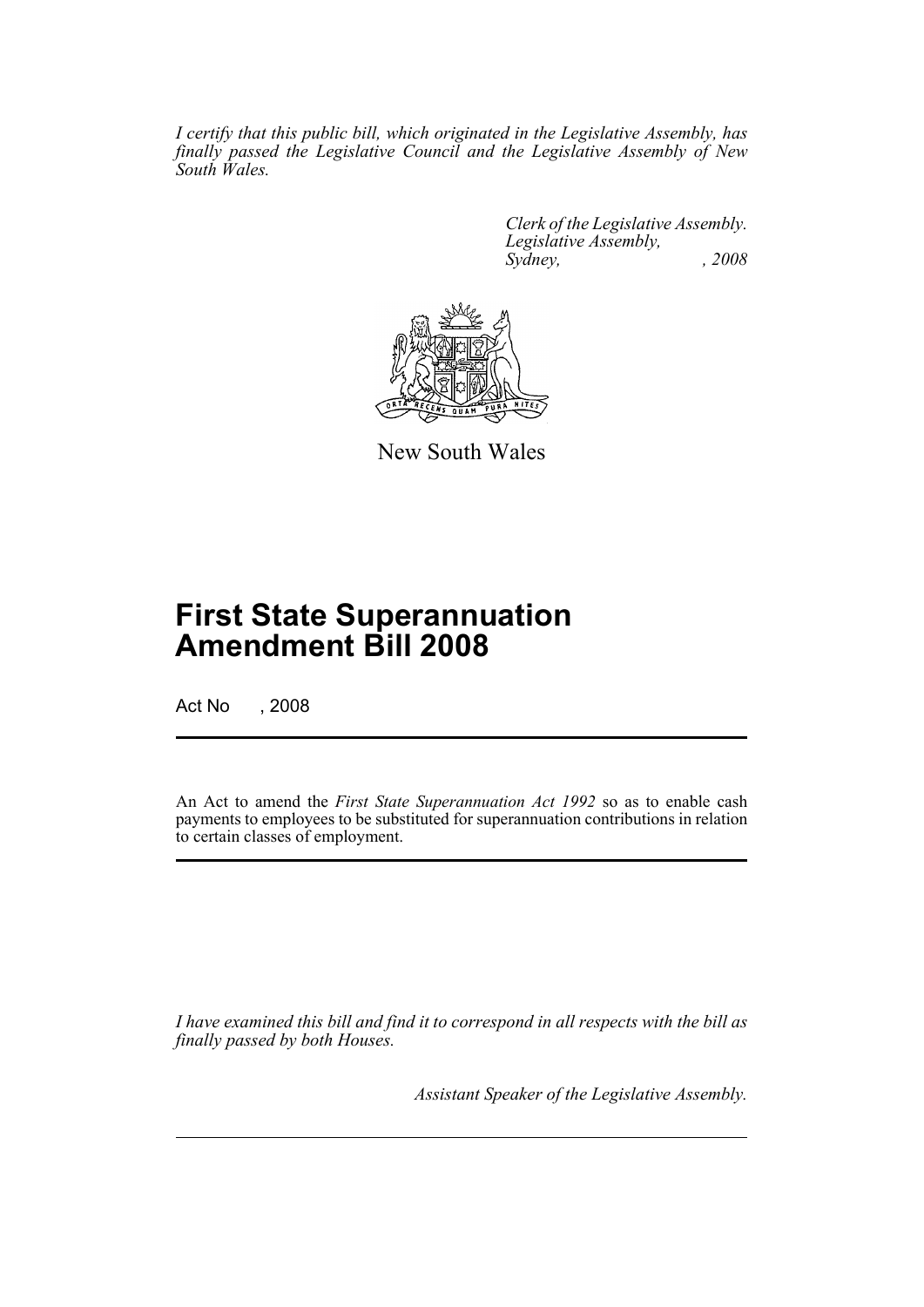#### <span id="page-2-0"></span>**The Legislature of New South Wales enacts:**

#### **1 Name of Act**

This Act is the *First State Superannuation Amendment Act 2008*.

#### <span id="page-2-1"></span>**2 Commencement**

This Act commences on the date of assent to this Act.

#### <span id="page-2-2"></span>**3 Amendment of First State Superannuation Act 1992 No 100**

The *First State Superannuation Act 1992* is amended as set out in Schedule 1.

#### <span id="page-2-3"></span>**4 Repeal of Act**

- (1) This Act is repealed on the day following the day on which this Act commences.
- (2) The repeal of this Act does not, because of the operation of section 30 of the *Interpretation Act 1987*, affect any amendment made by this Act.